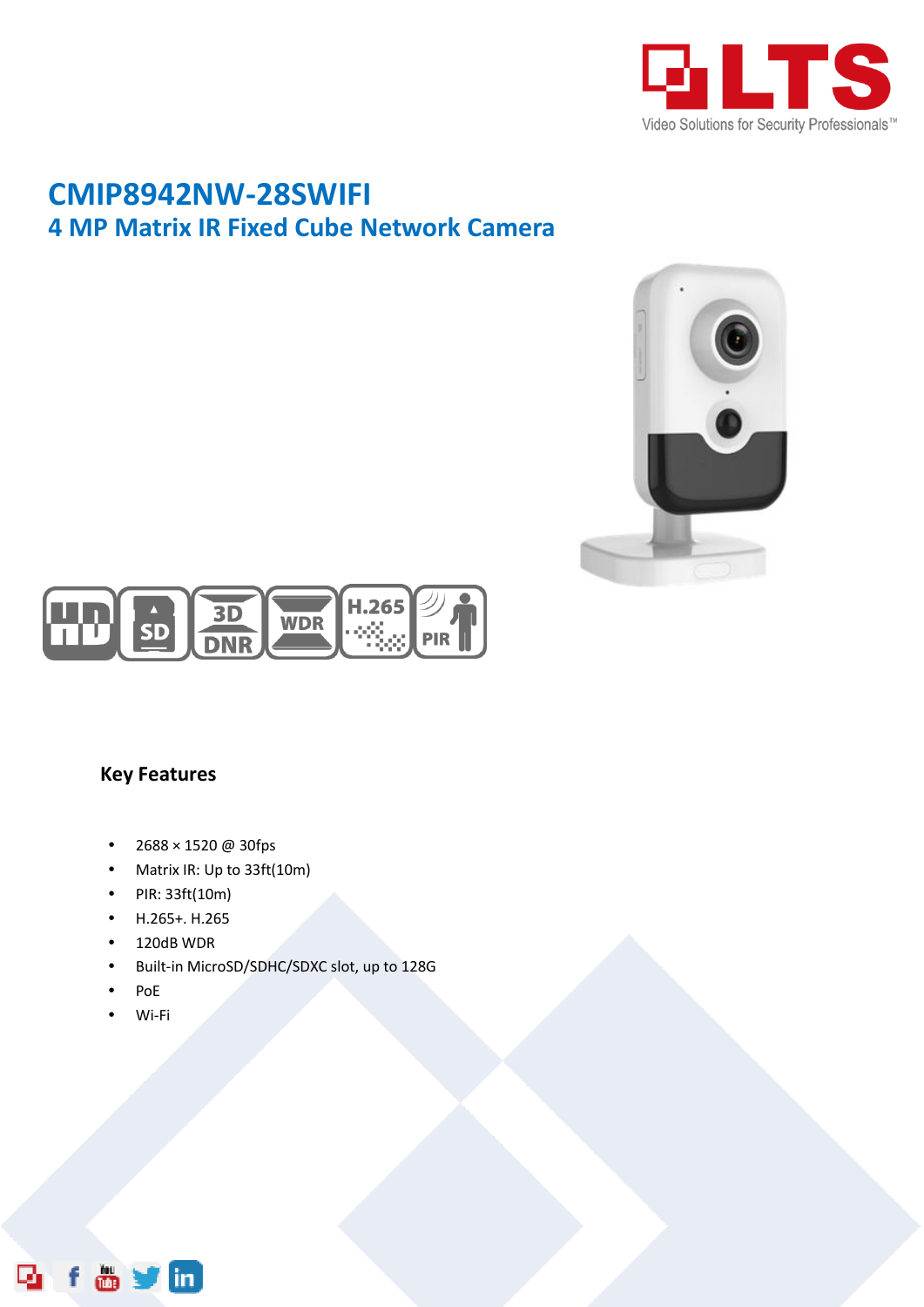

## **Specifications**

| Camera                         |                                                                                                            |  |
|--------------------------------|------------------------------------------------------------------------------------------------------------|--|
| Image Sensor                   | 1/3" Progressive Scan CMOS                                                                                 |  |
| Min. Illumination              | Color: 0.018 lux @(F1.6, AGC ON), 0 lux with IR                                                            |  |
| Shutter Speed                  | 1/3 s to 1/100,000 s                                                                                       |  |
| Slow Shutter                   | Yes                                                                                                        |  |
| Day & Night                    | IR Cut Filter                                                                                              |  |
| <b>Digital Noise Reduction</b> | 3D DNR                                                                                                     |  |
| <b>WDR</b>                     | 120dB                                                                                                      |  |
| 3-Axis Adjustment              | Pan: 0° to 360°, tilt: 0° to 90°, rotate: 0° to 360°                                                       |  |
| Lens                           |                                                                                                            |  |
| Focal length                   | $2.8$ mm                                                                                                   |  |
| Aperture                       | F1.6                                                                                                       |  |
| <b>FOV</b>                     | 2.8 mm: horizontal FOV: 98°, vertical FOV: 55°, diagonal FOV: 114°                                         |  |
| Lens Mount                     | M12                                                                                                        |  |
| IR                             |                                                                                                            |  |
| IR Range                       | 10 <sub>m</sub>                                                                                            |  |
| Wavelength                     | 850nm                                                                                                      |  |
| PIR                            |                                                                                                            |  |
| Angle                          | Horizontal: 90°, Vertical: 80°                                                                             |  |
| PIR Range                      | 10 <sub>m</sub>                                                                                            |  |
| <b>Compression Standard</b>    |                                                                                                            |  |
| Video Compression              | Main stream: H.265/H.264<br>Sub-stream: H.265/H.264/MJPEG<br>Third stream: H.265/H.264                     |  |
| H.264 Type                     | Main Profile/High Profile                                                                                  |  |
| $H.264+$                       | Yes                                                                                                        |  |
| H.265 Type                     | Main Profile                                                                                               |  |
| $H.265+$                       | Yes                                                                                                        |  |
| Video Bit Rate                 | 256 Kbps to 16 Mbps                                                                                        |  |
| Audio Compression              | G722.1/G711ulaw/G711alaw/G726/MP2L2/PCM                                                                    |  |
| Audio Bit Rate                 | 64Kbps(G.711)/16Kbps(G.722.1)/16Kbps(G.726)/32-160Kbps(MP2L2)                                              |  |
| <b>Smart Feature-set</b>       |                                                                                                            |  |
| <b>Behavior Analysis</b>       | Line crossing detection, intrusion detection                                                               |  |
| <b>Face Detection</b>          | Yes                                                                                                        |  |
| Region of Interest             | Support 1 fixed region for main stream and sub-stream separately                                           |  |
| <b>Image</b>                   |                                                                                                            |  |
| Max. Resolution                | $2688 \times 1520$                                                                                         |  |
| Main Stream                    | 50Hz: 25fps (2688 × 1520, 2304 × 1296, 1920 × 1080)<br>60Hz: 30fps (2688 × 1520, 2304 × 1296, 1920 × 1080) |  |
| Sub-Stream                     | 50Hz: 25fps (640 × 480, 640 × 360, 320 × 240)<br>60Hz: 30fps (640 × 480, 640 × 360, 320 × 240)             |  |
| <b>Third Stream</b>            | 50Hz: 25fps (1280 × 720, 640 × 360, 352 × 288)<br>60Hz: 30fps (1280 × 720, 640 × 360, 352 × 240)           |  |

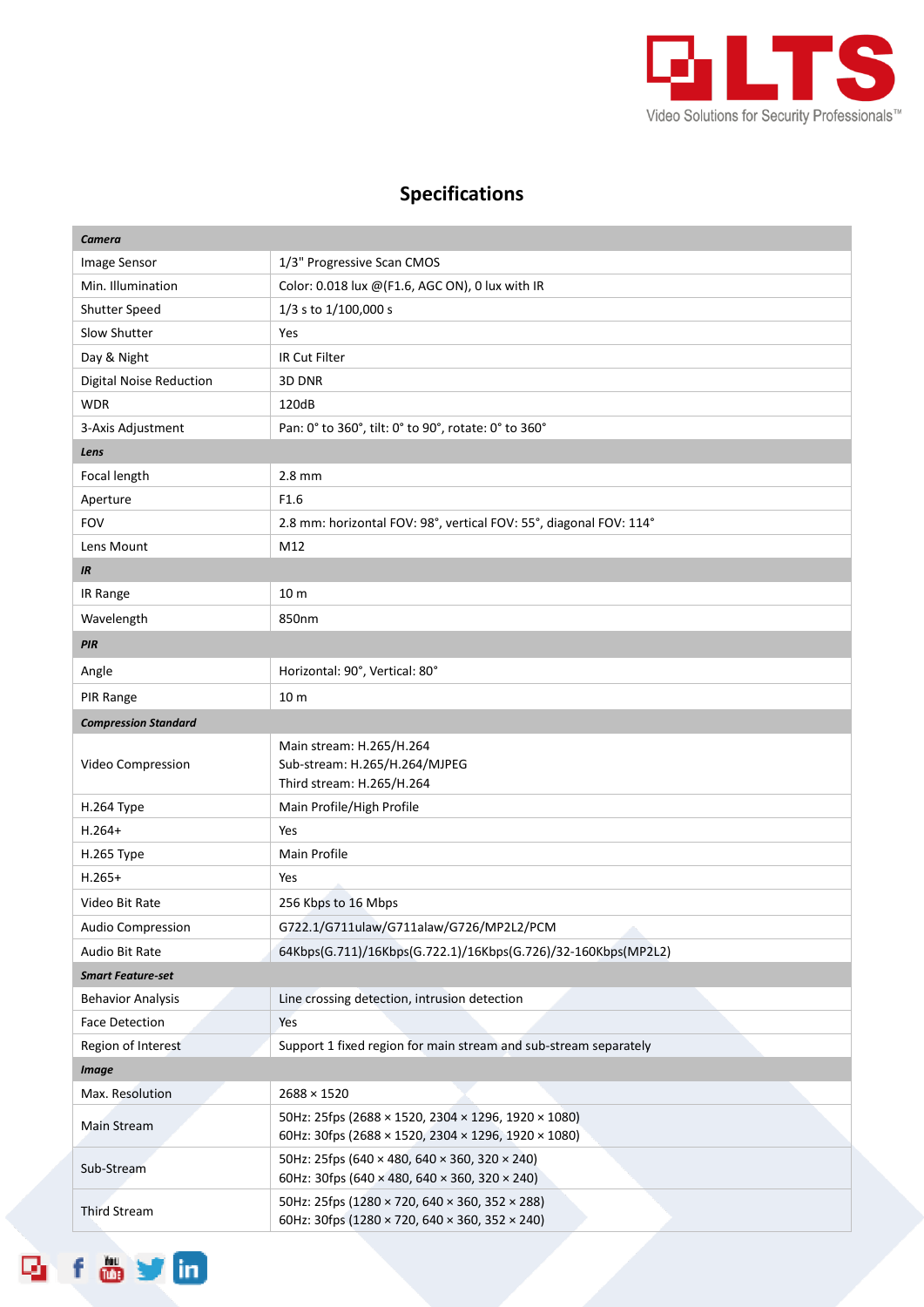

| <b>Image Settings</b>              | Rotate mode, saturation, brightness, contrast, sharpness adjustable by client software or web<br>browser                          |
|------------------------------------|-----------------------------------------------------------------------------------------------------------------------------------|
| Image Enhancement                  | BLC/3D DNR                                                                                                                        |
| Day/Night Switch                   | Day/Night/Auto/Schedule/Triggered by alarm in                                                                                     |
| <b>Network</b>                     |                                                                                                                                   |
| Network Storage                    | Support Micro SD/SDHC/SDXC card (128G), local storage and NAS (NFS, SMB/CIFS), ANR                                                |
| Alarm Trigger                      | Motion detection, video tampering, network disconnected, IP address conflict, HDD full, HDD error,<br>PIR, illegal login          |
| Protocols                          | TCP/IP, ICMP, HTTP, HTTPS, FTP, DHCP, DNS, DDNS, RTP, RTSP, RTCP, PPPoE, NTP, UPnP™, SMTP,<br>SNMP, IGMP, QoS, IPv6               |
| <b>General Function</b>            | One-key reset, anti-flicker, three streams, heartbeat, mirror, password protection, privacy mask,<br>watermark, IP address filter |
| API                                | ONVIF (PROFILE S, PROFILE G), ISAPI                                                                                               |
| Simultaneous Live View             | Up to 6 channels                                                                                                                  |
| User/Host                          | Up to 32 users                                                                                                                    |
|                                    | 3 levels: Administrator, Operator and User                                                                                        |
| Web Browser                        | IE8+, Chrome 31.0-44, Firefox 30.0-51, Safari 8.0+                                                                                |
| <b>Interface</b>                   |                                                                                                                                   |
| Audio                              | 1 built-in mic, 1 built-in speaker, mono sound                                                                                    |
| <b>Communication Interface</b>     | 1 RJ45 10M/100M self-adaptive Ethernet port                                                                                       |
| On-board storage                   | Built-in Micro SD/SDHC/SDXC slot, up to 128G                                                                                      |
| <b>SVC</b>                         | Support H.264 and H.265 encoding                                                                                                  |
| <b>Reset Button</b>                | Yes                                                                                                                               |
| Wi-Fi                              |                                                                                                                                   |
| <b>Wireless Standards</b>          | IEEE 802.11b/g/n                                                                                                                  |
| <b>Frequency Range</b>             | 2.412 GHz to 2.4835 GHz                                                                                                           |
| Channel Bandwidth                  | 20M/40M                                                                                                                           |
| Protocols                          | 802.11b: DQPSK, DBPSK, CCK<br>802.11g/n: OFDM/64-QAM, 16-QAM, QPSK, BPSK                                                          |
| Security                           | WPA, WPA2                                                                                                                         |
| <b>Transfer Rates</b>              | 11b: 11Mbps, 11g: 54Mbps, 11n: up to 150Mbps                                                                                      |
| <b>Wireless Range</b>              | 50 m                                                                                                                              |
| <b>Audio</b>                       |                                                                                                                                   |
| <b>Environment Noise Filtering</b> | Yes                                                                                                                               |
| Audio Sampling Rate                | 16 kHz                                                                                                                            |
| <b>General</b>                     |                                                                                                                                   |
| <b>Operating Conditions</b>        | -10 °C to +40 °C (14 °F to +104 °F), Humidity 95% or less (non-condensing)                                                        |
| Power Supply                       | 12 VDC ± 25%, PoE (802.3af, class 3)                                                                                              |
| Power Consumption and<br>Current   | 12 VDC, 0.5 A, max. 6 W, $\Phi$ 5.5 mm coaxial plug power<br>PoE (802.3af, 36V to 57V), 0.2 A to 0.1 A, max. 7W                   |
| Material                           | Plastic                                                                                                                           |
| <b>Dimensions</b>                  | 102.8 mm × 65.2 mm × 32.6 mm $(4.1" \times 2.6" \times 1.3")$                                                                     |
| Weight                             | Camera: Approx. 128 g (0.3 lb.)                                                                                                   |